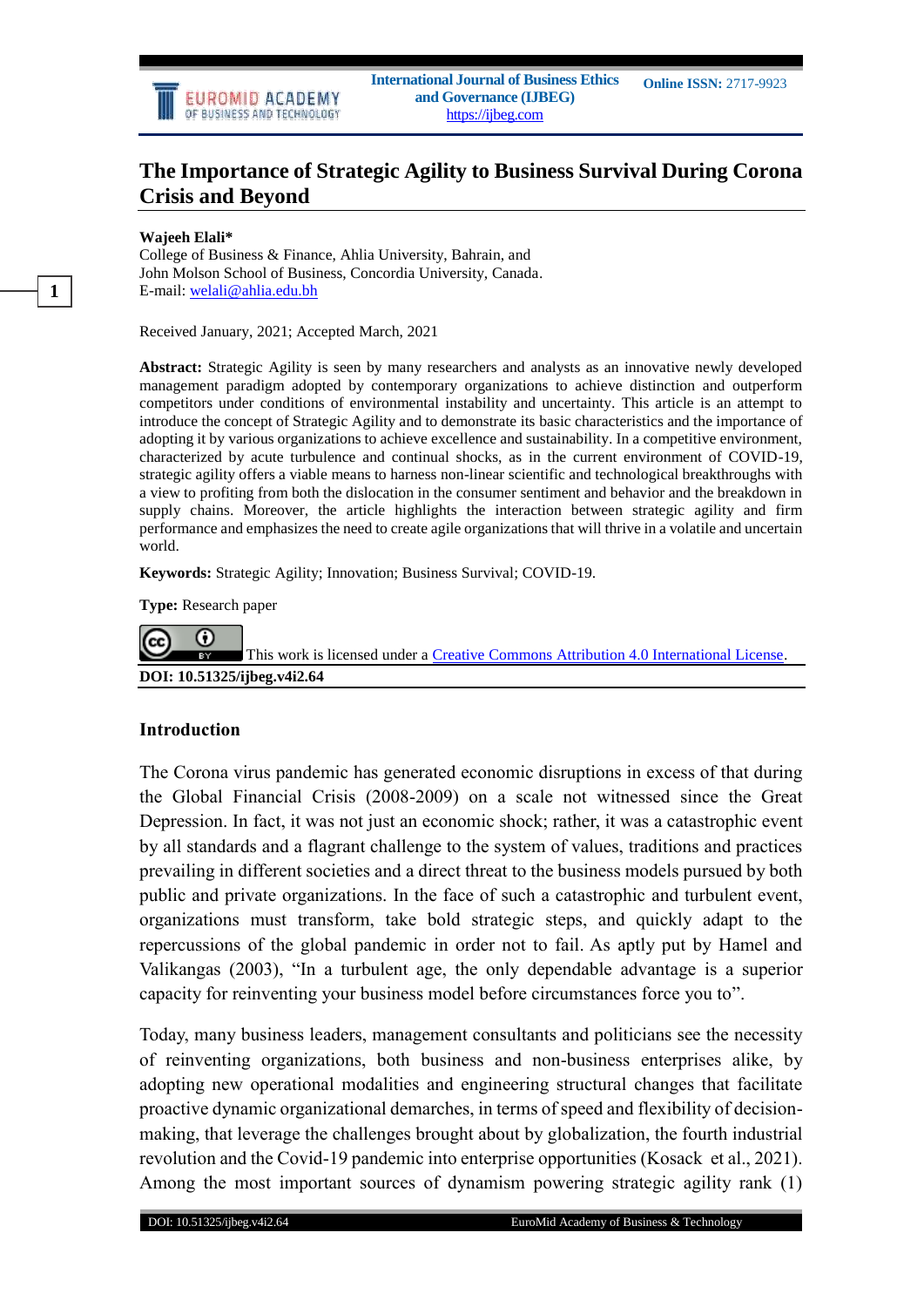acceleration of creativity and innovation, (2) integration of latest-generation informational, computational and communication technologies into decision-making platforms, (3) implementation of remote work, (4) creation of a collegial environment promoting cooperation and empowerment, on the basis of value of the ideas generated by the group, irrespective of ranks in hierarchies, (5) encouragement of a cultural of creativity that overcomes risk aversion akin to setting up entrepreneurial nuclei throughout the organization and (6) rationalization of supply chains with a view to upgrade products and services, at an accelerated pace, to keep up with customer needs, to an ever-increasing extent, that change in non-linear patterns. Agile organizations exhibit flat, nonhierarchical organizational structures, enmeshed in a complex reticulation of alliances and strategic partnerships, and unleashing with decision-making sub-units reposed in highly motivated teams operating entrepreneurially.

A wide debate is currently raging between academics and practitioners about the best practices that business organizations can follow to survive and to prosper in the face of rapid, non-linear changes driven by environmental discontinuities characterized by ambiguity and instability (Ahlbäck et al., 2017; Tilman & Jacoby, 2019; Rigby et al., 2020; McKinsey & Company, 2015). Irrespective of the source of these disruptions – the result of the introduction of new technologies, the emergence of new competitors that no one expected, the spread of pandemic viruses, the occurrence of radical shifts in economic, financial and trade policies et. al. -- the companies that dominate and attain market preeminence exhibit "agility" through the adoption of the management paradigm dubbed "Strategic Agility," exponents of which, by virtue of their enhanced vision and flexibility, adapt and respond more effectively and efficiently to all sudden changes in market conditions and customer needs relative to other enterprises. Employing this leadership builds up market share, enhances enterprise reputation and increases net.

### **Literature Review**

#### *What is strategic agility?*

Strategic Agility is a relatively new management concept that has emerged as evolving management paradigm in specialized literature over the past few years. In essence, Strategic Agility reflects the extent to which an organization's senior management evinces a capacity to adapt, be flexible and creative and to foresee unexpected shocks inside and outside the business environment in which it operates and respond to them proactively, quickly, and effectively, such that threats are transformed into opportunities (Tilman and Jacoby, 2019; Denning, 2018a; Al Shehab, 2020). Strategist Carl Long (2000) defines Strategic Agility as being able to produce the right products at the right place at the right time at the right price and for the right customers. Also, strategic agility has been defined as the "ability of the organization to renew itself and stay flexible without sacrificing efficiency" (Junni et al., 2015, p. 596). Likewise, Doz and Kosonen (2008a) in their rigorous book (*Fast Strategy*), described Strategic Agility as the ability to dynamically modify or reinvent the organization and its strategy as the business environment changes. Moreover, Doz and Kosonen (2008a) proposed that strategic agility combines different dynamic capabilities such as strategic sensitivity, collective commitment, and resource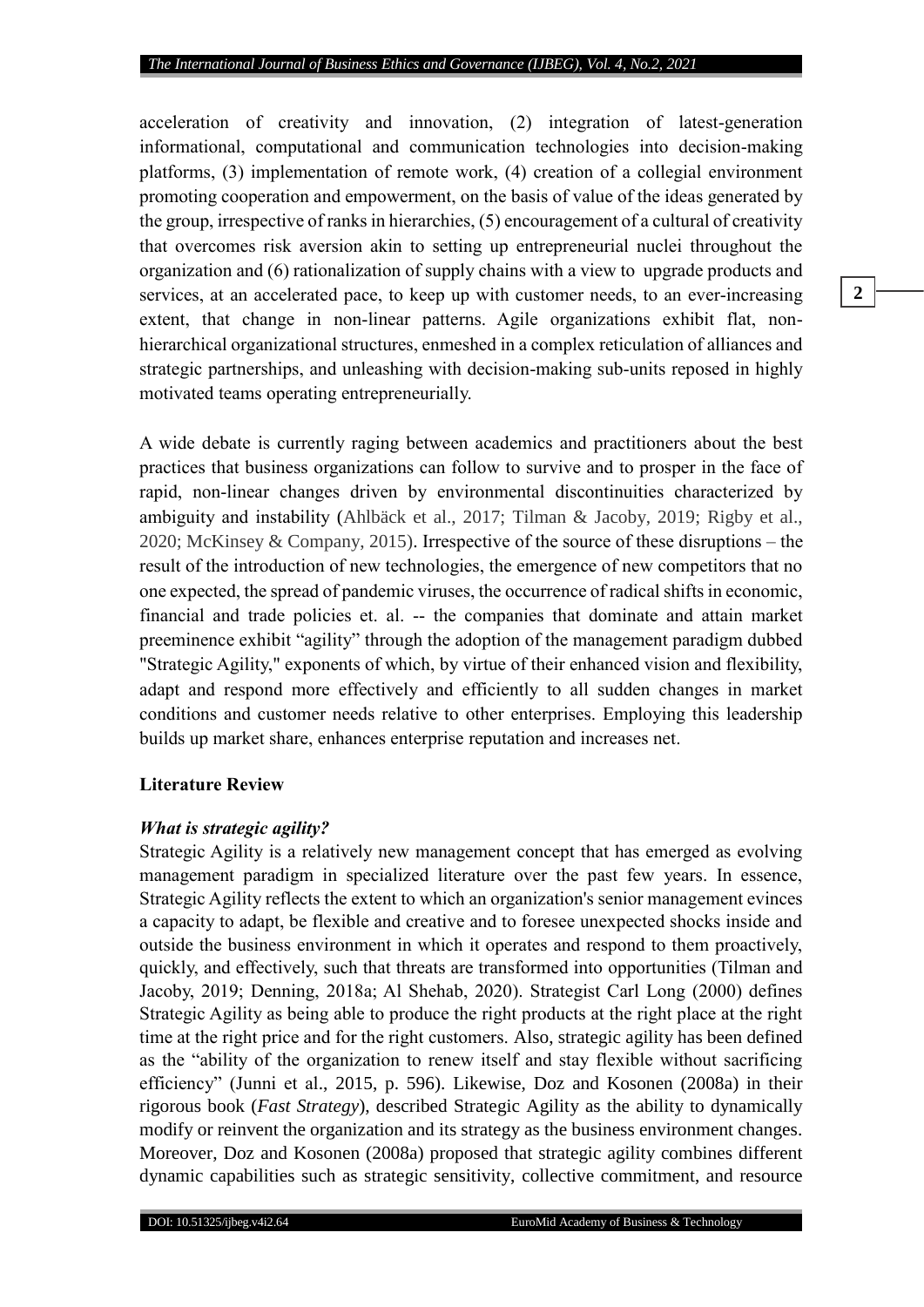fluidity – all of which allow management staff in an organization to rapidly reposition the organization to exploit new opportunities springing up in the course of non-linear changes in the environment in which the organization operates.

### *Strategic Versus Operational Agility:*

"Strategic Agility" has several characteristics that distinguish it from "Operational" or "Manufacturing" Agility. Steve Denning, a senior writer in the arts of leadership and management and author of the 2018 book "The Age of Agile", argues that Operational Agility is the organization's endeavor to make its existing products or services better, faster, and cheaper for existing customers through cost reductions, time savings, or quality enhancements; while Strategic Agility focuses on sustainability in enhancing and reconfiguring value by penetrating new markets, adopting new business models, and introducing new products to reach new customers. Strategically agile enterprises adopt innovation, creativity, speed in creating the market and increasing returns and profits compared to other competing organizations in the same market space.

To distinguish between the two types of agility, some quick examples can be instructive (Denning, 2018b):

- Manufacturing a candle with better specifications, is manufacturing agility; while making a light bulb, is strategic agility.
- Promoting the breeding of fast horse breeds, is manufacturing agility; while making a car, is strategic agility.
- Improving existing university curricula, is operational agility; while introducing a new academic program and using advanced pedagogy that meets the needs of future generations in vital areas such as artificial intelligence and renewable energy, is strategic agility.
- The development of mobile phones by companies such as Nokia and BlackBerry, is manufacturing agility; while Apple's development of a multifunctional device (iPhone) to attract a larger group of customers, is strategic agility.
- Improving DVDs by some companies is manufacturing agility; while Netflix broadcasts movies online, is strategic agility.
- Google's continuous improvements to keyboard-based search (KeyBoard-Base), is operational agility; while Amazon's leadership of voice-activated search (Echo), is strategic agility.

Nevertheless, it must be acknowledged that Operational Agility is a good thing, and even it is an increasingly necessary foundation for the survival of a firm. And it is also a precondition for achieving Strategic Agility as stated by Denning (2018a) and illustrated in Figure 1. But gains from Operational Agility are limited in that they do not give the firm a long-term competitive advantage as they are reflective of technologies that have reached the point of diminishing returns to customer utility as the technologies, undergirding Operational Agility, are in their twilight nearing the end of their technological life cycles!!

**3**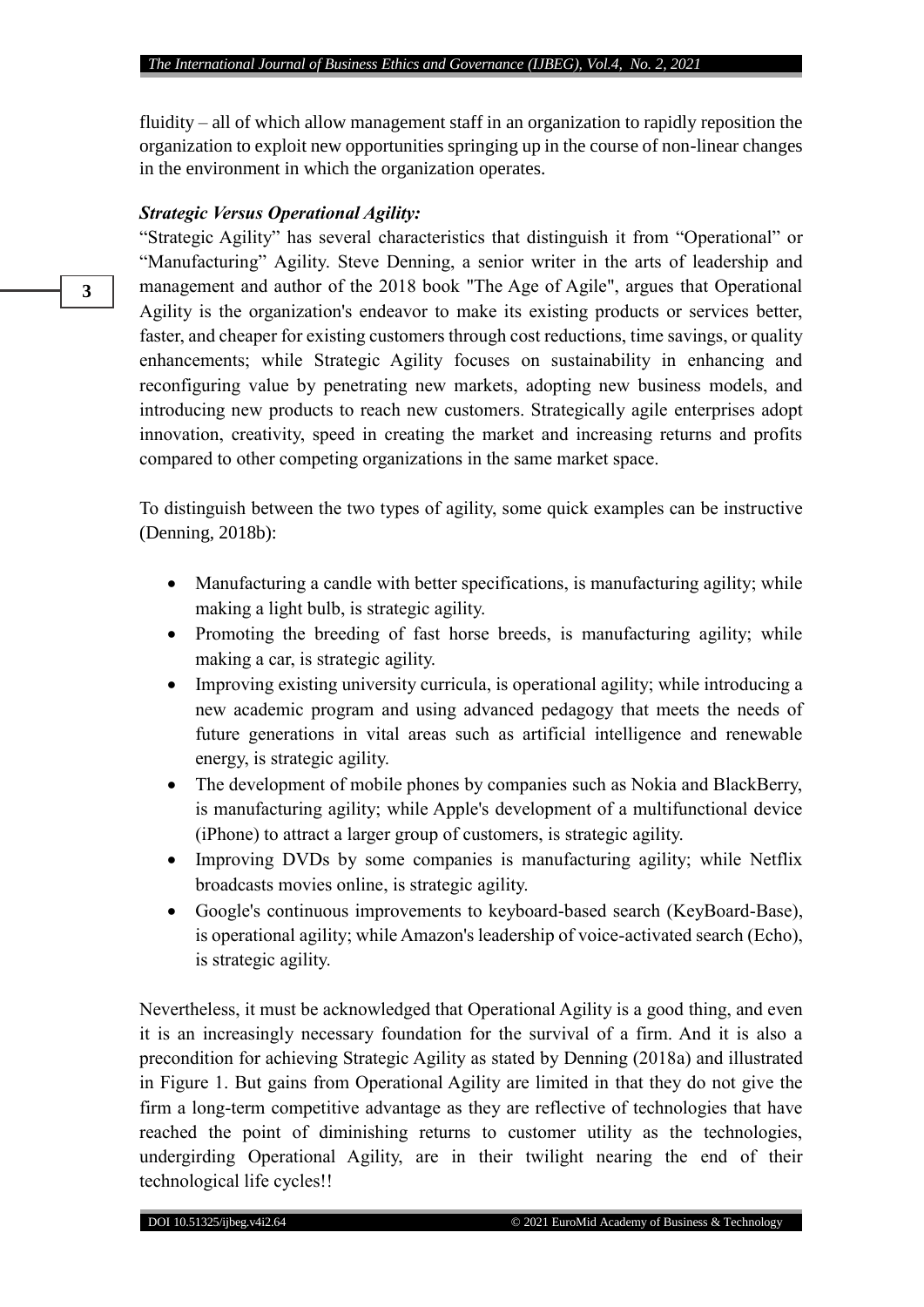

Figure 1: Operational Agility as a Path to Strategic Agility

Source: Steve Denning (2018a), p.137

## *The importance of Strategic Agility for Business Organizations:*

What distinguishes successful business organizations from failures is a combination of their leadership, flexibility, proactivity, and competitiveness. In that vein, various organizations and institutions seek to adopt unconventional strategies and philosophies to meet new challenges and keep pace with the rapid developments and successive changes taking place in the work environment and achieve competitive advantage. These strategies often reflect "Strategic Agility".

In a seminal article published in Strategic Change in 2008, management professor Robert Morgan and his colleague Kelly Page portrayed "Strategic Agility" as the "key to success" in a rapidly changing business environment as it can adapt to sudden changes with a view to taking advantage of changing market opportunities. Tilman and Jacoby presented in their 2019 book "Agility: How to Navigate the Unknown and Seize the Opportunity in a Troubled World" a holistic overview of the basic nature of organizational agility and conclude that Strategic Agility enables an organization to overcome its competitors by seizing the opportunities in the face of challenges posed by the Fourth Industrial Revolution. Strategic Agility has also been described by other researchers and specialists as the best option to compete, stay in the market, adapt quickly to unexpected changes, face large risks, and monetize on the opportunities that lay untapped in the market through technological innovation (Rigby et al., 2020; Introbooks, 2018; Denning, 2018a; McKinsey & Company, 2015; Arokodare & Asikhia, 2020).

Other essential characteristics of agile organizations consist of the following:

- 1) Focusing on the client and adapting to his/her current and future needs.
- 2) Forming smart teams capable of collectively responding to crises and shocks.
- 3) Adopting a culture of growth and success in which failure is regarded as part of learning to move forward.

## *Determinants of strategic agility:*

To achieve strategic agility, business organizations must possess the "right mix" of resources and capabilities that are both substantial and scarce (Ahlbäck, et al., 2017; Brosseau, et al., 2019). Otherwise, these organizations will, with the passage of time,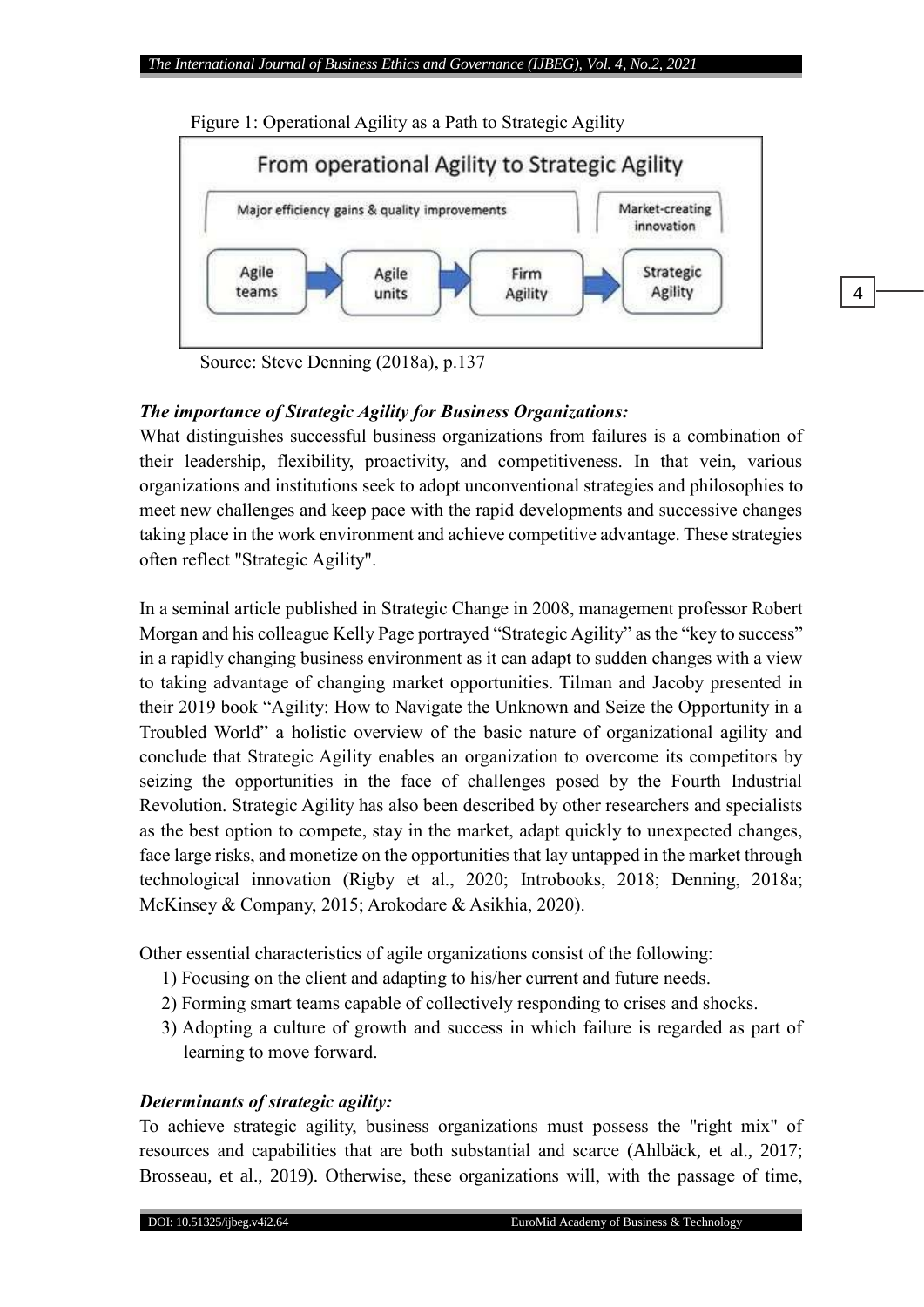transform into rigid, regressive, and unable to compete, seize opportunities, and address the challenges of the digital age. Strategic experts such as Long (2000) and Doz and Kosonen (2008a, 2008b, 2010) emphasize three basic and fundamental capabilities that an organization needs to maintain its agility, growth, and competitive advantage:

1) Strategic sensitivity: reflecting the organization's ability to understand and perceive its external environment and its internal environment and the changes that are occurring to them through openness, sensing, insight, and seizing opportunities faster than competitors. 2) Partnership in Responsibility and Commitment to Teamwork: making decisions in cooperation with agile and highly intelligent work teams and granting them broad powers to solve problems and make decisions.

3) Resource fluidity: encapsulating the ability of the institution to attract and move flexibly to the resources, skills, and expertise necessary for its survival and the sustainability of its growth and competitive advantage.

A conceptual model can also be proposed that relate strategic agility to competitive capabilities as shown in Figure 2. The independent variable (X) is strategic agility with three dimensions of strategic sensitivity, leadership unity and share responsibility, and liquid reserves. The dependent variable (Y) is competitive capabilities which are measured with three indices of sustainability, profitability, customer satisfaction, innovation, and growth. This model has been developed based on an extensive review of agility literature and impact of agility on competitive capabilities of organizations.

Figure 2. The Conceptual Model



Source: Author's Literature Review.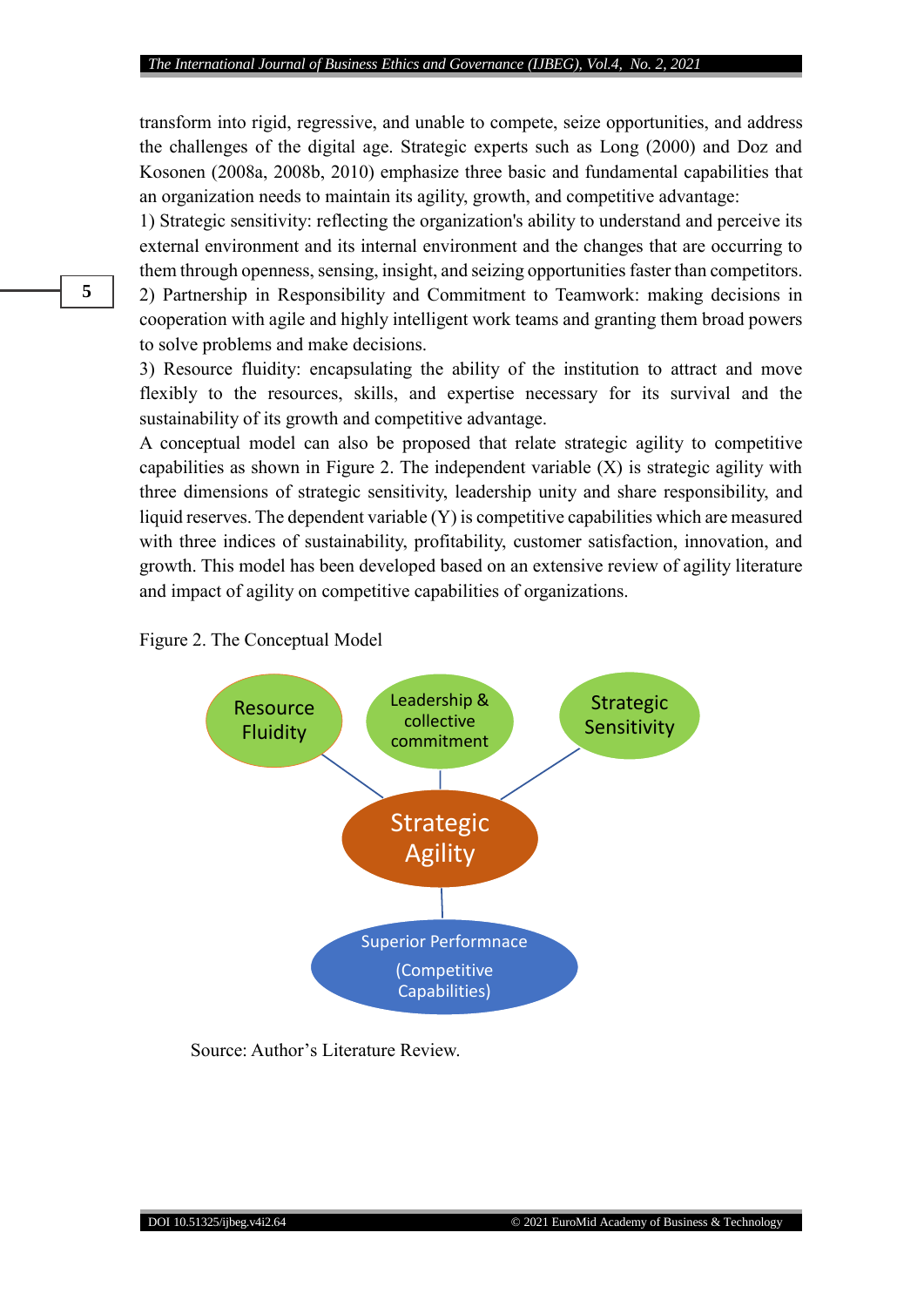### **Concluding Remarks**

As the Fourth Industrial Revolution progresses in tandem with the outbreak of the Corona pandemic (COVID-19), many business organizations have been compelled to revamp their strategies and business models – the most successful have seized the opportunity to accrete profits, as pharmaceutical and medical giants Pfizer, Johnson & Johnson, Hoffmann-La Roche, and Sanofi have done through their laser-focused efforts to find a Corona vaccine. Likewise, Tech behemoths Amazon, Microsoft, Apple, Facebook, and the Chinese Alibaba Group have achieved record growth in their respective market capitalizations, especially during periods of lockdown or shutdown, against the backdrop of the pandemic consumption fuel B2C and B2B e-tailing in an environment in which a large proportion of white-collar staff work remotely. In particular, the largest tech companies listed on the DOW Jones Industrial Average, have benefited well from the recent turbulent conditions, pumping a surprisingly strong rise in valuations on the stock market. Other corporates, much less agile, however, are hardly tagging along!

Of the many strategies that business organizations and public institutions can adopt to maintain their growth and excellence in adverse environmental conditions, "Strategic Agility", according to several leading academics and practitioners, is the most promising attributable to its ability to sublimate shocks experienced in market and business environment into opportunities that plug into vicissitudes in customer desires – in turn, achieving competitive preeminence. Thus, it should be no surprise that the continued talk about Strategic Agility in the specialized literature as "the key to success", and that we are living today in the "age of agile", and that only smart and strategically agile organizations can survive, prosper, and rapidly transform digitally achieving competitive advantage in a technologically advanced but volatile and uncertain work environment. Although a dismal year (2020)1 for most companies, governments, and most people and communities dominated by the Corona pandemic, out of the disruption of supply chains and consumption patterns, agile corporate organizations are flourishing (Smith 2020).

Strategists and business leaders confirm that the strongest cases of recovery and growth will come from companies and institutions that have intensified and developed their own operations and established a new natural situation, and used the unprecedented turmoil created by the Corona crisis as an opportunity to learn, transform, and rearrange priorities. The catastrophic impact on developing, emerging, and even advanced economies has not exhibited a uniform impact across economic sectors; inasmuch as a cross-industry crash has not manifested, it may be that \$15 trillion in financial stimulus packages combined with rapid interventions by companies, organizations, and governments will suffice to contain the economic impact of the global pandemic. Greater agility in organizations

 $\overline{a}$ 

<sup>&</sup>lt;sup>1</sup> The International Monetary Fund (IMF) has warned of a recession worse than the one the world experienced after the financial crisis of 2008. However, "UNCTAD" warning that the world could see what is known as the "Minsky moment", the moment of a sudden and dramatic collapse in the values of financial assets such as stocks, bonds, and currencies, which will then lead to an all-out financial crisis and the end of the growth phase, has not become a reality in this fateful year.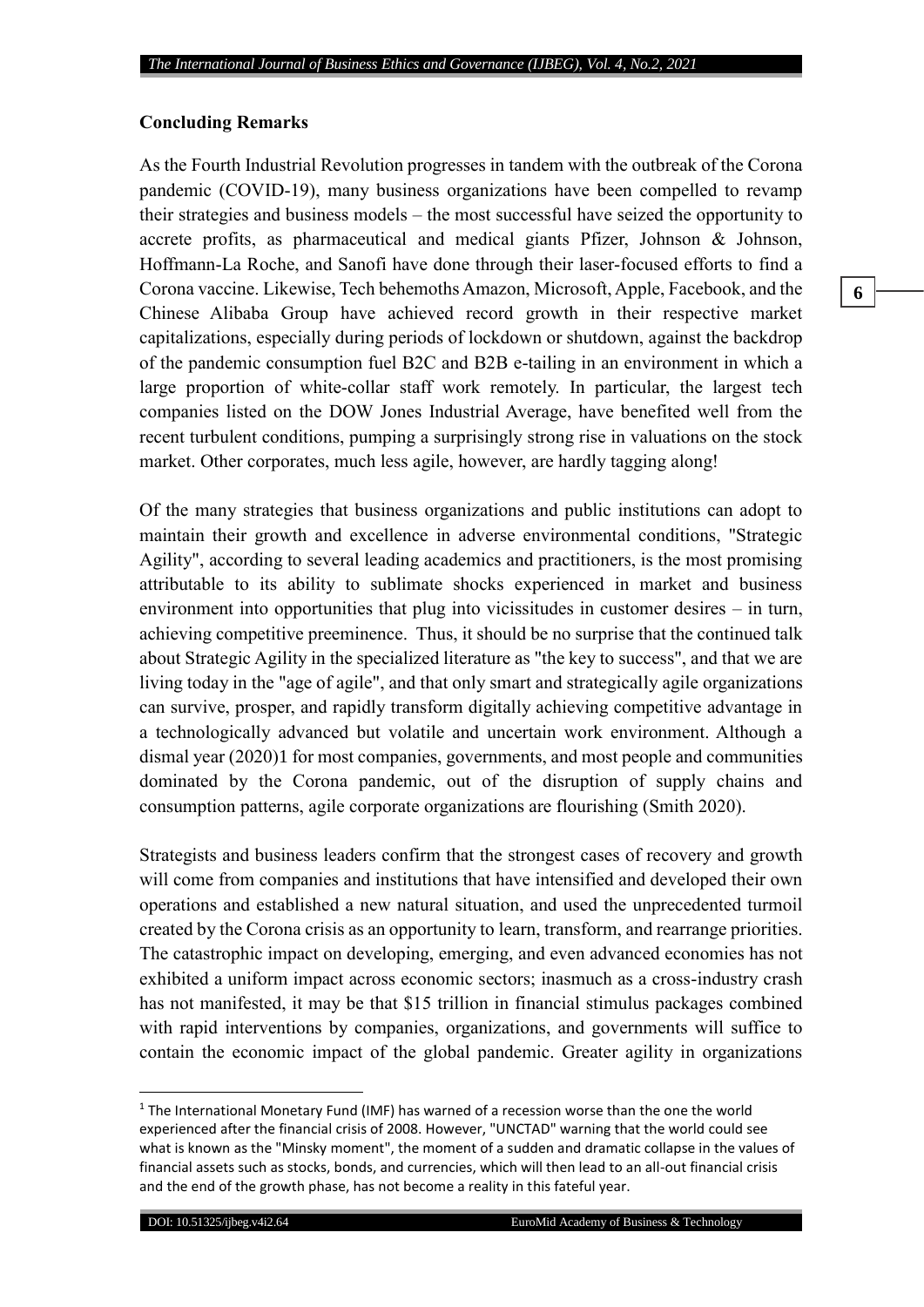provides an important glimmer of hope as well as a testament to the strength of resilience and determination of publics across the globe to contain the Corona pandemic; according to Albert Einstein, "in the midst of difficulties lies opportunities!"

#### **References**

- Ahlbäck, K., Fahrbach, C., Murarka, M., & Salo, O. (2017). How to create an agile organization. *McKinsey Quarterly*. Retrieved from: How-to-create-an-agileorganization.pdf (mckinsey.com)
- Al Shehab, N. (2020, October). Does Losing Jobs During COVID-19 Pandemic Affect the Knowledge Management in Businesses?. In *17th International Conference on Intellectual Capital, Knowledge Management & Organisational Learning ICICKM 2020* (p. 6).
- Arokodare, M. A. & Asikhia, O.U. (2020). Strategic Agility: Achieving Superior Organizational Performance through Strategic Foresight, *Global Journal of Management and Business Research (A)*, XX(III), pp. 7-16[.](https://doi.org/10.34257/GJMBRAVOL20IS3PG7) <https://doi.org/10.34257/GJMBRAVOL20IS3PG7>
- Brosseau, D., Ebrahim, S., Handscomb, C., & Thaker, S. (2019). The journey to an agile organization. *McKinsey & Company, May*, *10*. Retrieved from: https://www.mckinsey.com/business-functions/organization/our-insights/thejourney-to-an-agile-organization
- Denning, Stephen. (2018a). *The Age of Agile: How Smart Companies are Transforming the Way Work Gets Done*, AMACOM, New York.
- Denning, Stephen. (2018b). What is Strategic Agility? Retrieved from: [https://www.forbes.com/sites/stevedenning/2018/01/28/what-is-strategic](https://www.forbes.com/sites/stevedenning/2018/01/28/what-is-strategic-agility/?sh=5a3c0ea9a0b1)[agility/?sh=5a3c0ea9a0b1](https://www.forbes.com/sites/stevedenning/2018/01/28/what-is-strategic-agility/?sh=5a3c0ea9a0b1)
- Doz, Yves & Kosonen, Mikko. (2008a). *Fast Strategy*, Wharton School Publishing, Harlow.
- Doz, Y., & Kosonen, M. (2008). The dynamics of strategic agility: Nokia's rollercoaster experience. *California Management Review*, *50*(3), 95-118. <https://doi.org/10.2307/41166447>
- Doz, Y. L., & Kosonen, M. (2010). Embedding strategic agility: A leadership agenda for accelerating business model renewal. *Long range planning*, *43*(2-3), 370-382. <https://doi.org/10.1016/j.lrp.2009.07.006>
- Hamel, G. & Valikangas. L. (2003). The Quest for Resilience. *Harvard Business Review*, 81(9), 52-63.
- Junni, P., Sarala, R. M., Tarba, S. Y., & Weber, Y. (2015). The role of strategic agility in acquisitions. *British Journal of Management*, *26*(4), 596-616. <https://doi.org/10.1111/1467-8551.12115>
- Kosack, E., Stone, M., Sanders, K., Aravopoulou, E., Biron, D., Brodsky, S., ... & Usacheva, A. (2021). Information management in the early stages of the COVID-19 pandemic. *The Bottom Line*. Information management in the early stages of the COVID-19 pandemic. The Bottom Line. The Bottom Line (New York, N.Y.), 34(1), 20-44.<https://doi.org/10.1108/BL-09-2020-0062>
- Long, C. (2000). You don't have a strategic plan: Good. *Consulting to Management,* 11 (1), 35-42.
- McKinsey & Company (2015). The Keys to organizational Agility, December 2015, [https://www.mckinsey.com/business-functions/organization/our-insights/the-keys](https://www.mckinsey.com/business-functions/organization/our-insights/the-keys-to-organizational-agility)[to-organizational-agility](https://www.mckinsey.com/business-functions/organization/our-insights/the-keys-to-organizational-agility)

**7**